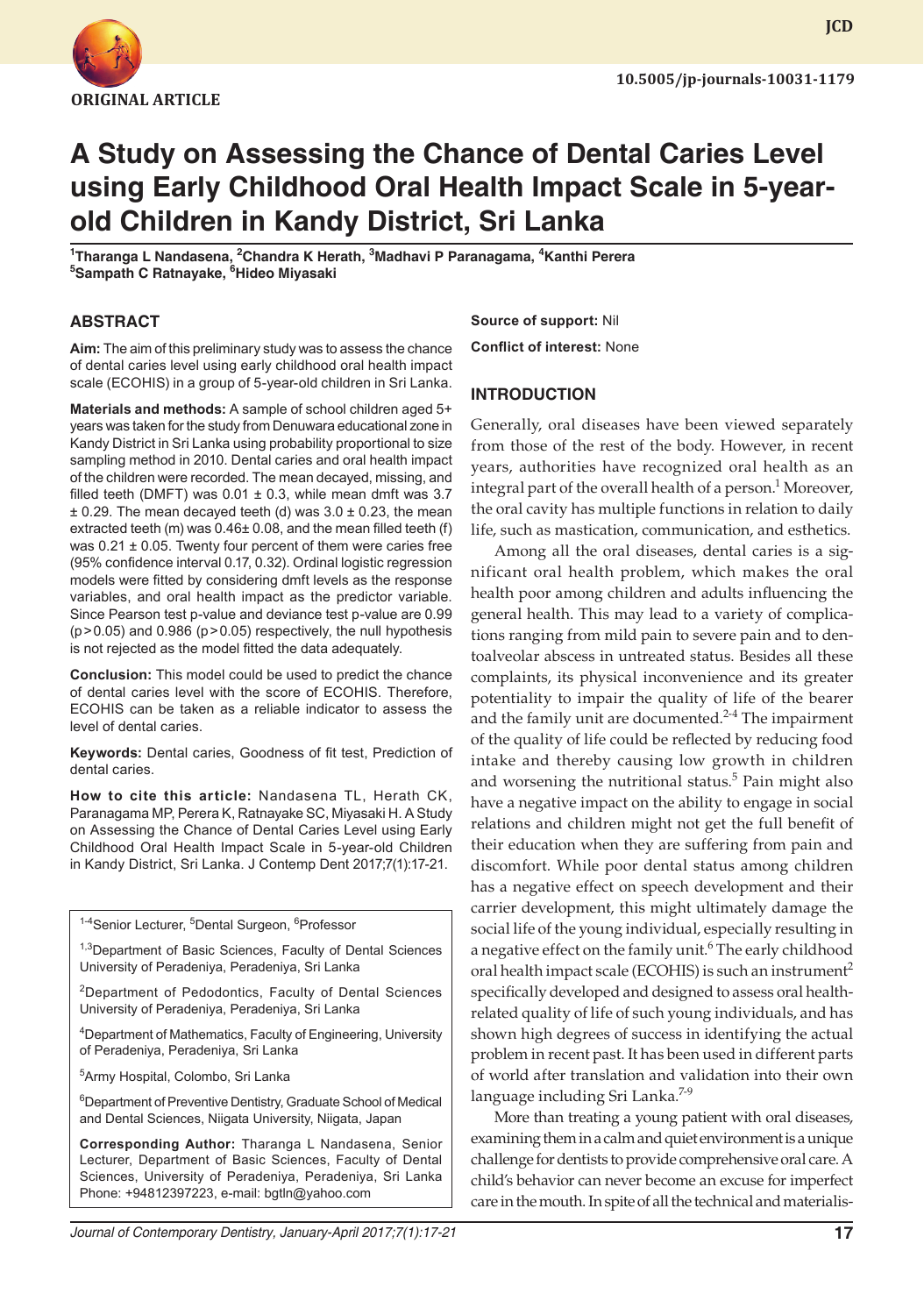tic advances, the science still seems to provide limited option for its uncooperative young clients. Lengthy behavioral management of oral diseases of children in dentistry has been limited to an art rather than a science. In fact, it is no wonder that today there are more dentists who are afraid of children than children who are afraid of dentists.<sup>10</sup> Many researchers have made effort to find different pharmacodynamic profiles to manage young patients with oral health problems. Besides, examination of young clients for caries has become a major challenge to the paedodontist as frightening scenarios frequently arise during examinations depending on the level of co operation of children. As a result, there are a number of research papers published on the use of caries risk assessment tools as prediction instruments to identify the relative occurrence or absence of caries in the setup of minimally invasive clinical management.<sup>11-13</sup> Further, Abernathy et al<sup>14</sup> used the discriminate function and logistic regression analysis to predict the caries risk and showed that both statistical methods are equal in specificity and sensitivity. However, it further says that the logistic regression is a relatively new technique in this area of application, i.e., not limited by requiring predictor variable to be normally distributed.<sup>14,15</sup>

Thus, our aim of the preliminary study was to evaluate the level of oral disease, especially dental caries, and to assess the chance of the dental caries status with the score of the ECOHIS in a group of 5+ years Sri Lankan schoolchildren using multivariable logistic regression.

## **MATERIALS AND METHODS**

## **Ethics Approval and Consent to Participate**

The study was approved by Research and Ethical Review Committee of the Faculty of Dental Sciences, University of Peradeniya, Sri Lanka, under the ethical clearance certificate No: FDS-RERC/2009/13/Herath 2. The permission to conduct the study in schools was obtained from the Zonal Education Authority, Kandy, Sri Lanka. Following an explanation of the study objectives, verbal and written consent were obtained from the school, schoolchildren enrolled in the study, and their parents or guardians.

## **Consent for Publication**

Informed written consent to publish the data received from the participants was obtained in the same consent form which was used to get the consent for the participation. The current study does not contain any form of images and videos. Basic personal data were used only to identify the participant.

## **Participants**

The study population of schoolchildren at the age of 5+ years was drawn from schools in Kandy district in Central Province of Sri Lanka.

Children with congenital diseases affecting dentition and mentally retarded children were excluded from the study. Oral health education was given prior to the clinical oral examination. All the children received elaborated oral health instructions and routine dental treatment when necessary from the Teaching Hospital (Dental), Faculty of Dental Science, University of Peradeniya, Sri Lanka.

#### **Sample and the Data Collection**

The data for the present manuscript were obtained from a large study which was conducted to assess the effectiveness of a school-based fluoride mouth rinse program in Sri Lanka.

Denuwara education zone was randomly selected from six education zones in Kandy District. According to the categorization of schools as popular, unpopular, and rural in Sri Lanka, two schools were randomly selected from each category. All the children at the age of 5+ years were invited to participate in the study. The required number of schoolchildren in the sample was achieved by sampling with probability proportion to size of each category of schools.

After exempting the data of 47 children based on exclusion criteria, the data of 150 children were analyzed.

The data were collected in 2010 in randomly selected six schools in Kandy District. Clinical examination for dental caries was performed by a single examiner, a specialist in dental surgery, who was trained and calibrated for the entire study. Intraexaminer variability was tested using kappa statistics and it became 0.849 (95% confidence interval [CI] 0.760, 0.937 with standard error  $\pm 0.045$ ).

The examination was done within the school premises under natural light using autoclave sterilized dental mirrors and explorers, and no radiographs were taken. Caries was diagnosed using criteria set by the World Health Organization (WHO) $^6$  and quantified using decayed (d/D), missing (m/M) and filled (f/F) teeth index (dmft/DMFT). Dental caries in terms of prevalence and severity was measured based on the dmft/ DMFT indices.

Children's age and gender together with the ECOHIS questionnaire were recorded from parents on the day of oral health examination by a trained interviewer.

Oral health impact of the children was recorded using a pretested, interviewer-administered questionnaire  $(ECOHIS)$  which consists of 13 questions.<sup>2</sup> As reported in the literature, because of the infrequent nature of oral health problems and the young age of children being considered, the parent was asked to consider the child's entire life span when responding to the questions in our study.<sup>2</sup> Response categories for the ECOHIS were coded:

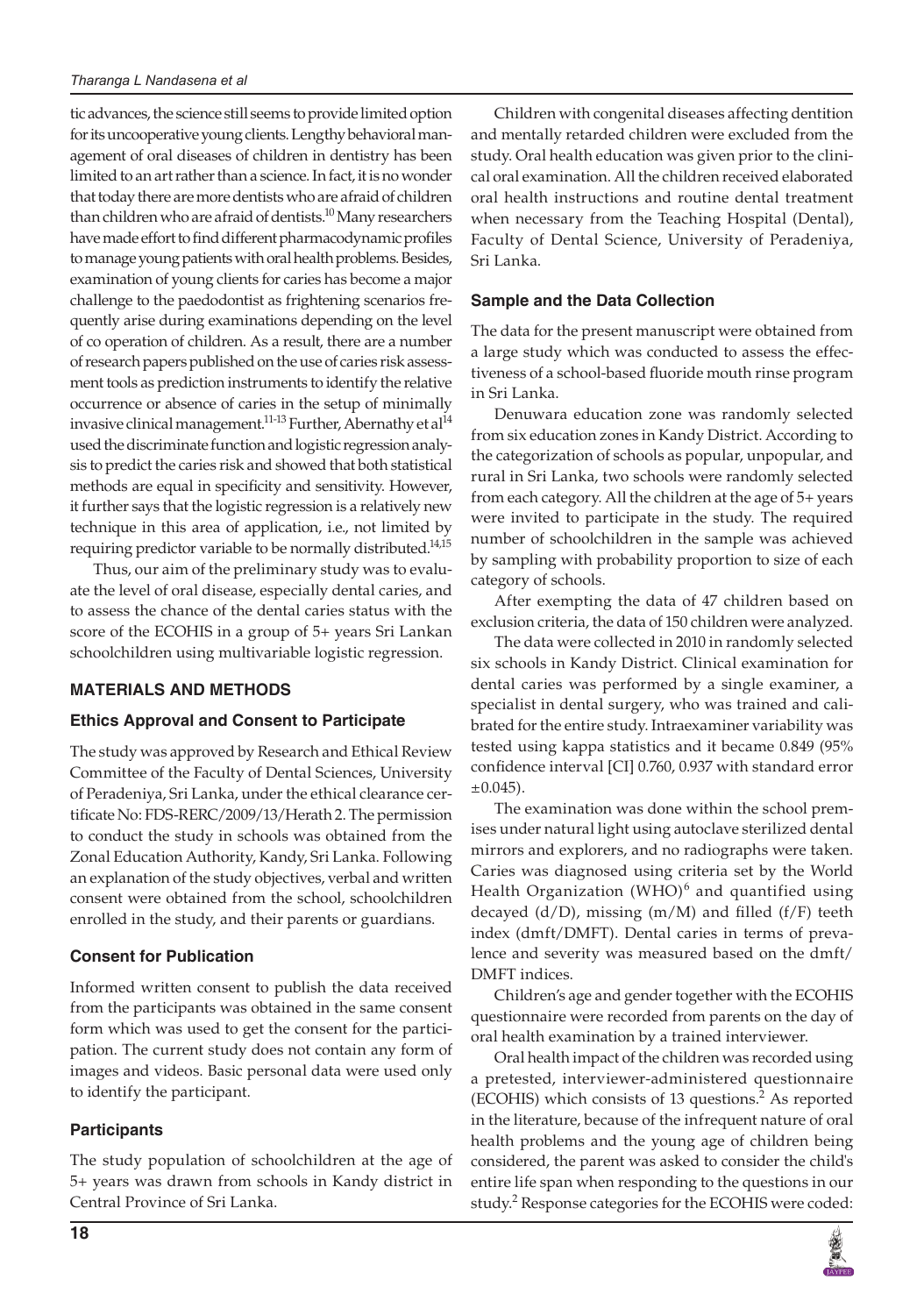$1 =$  never;  $2 =$  hardly ever;  $3 =$  occasionally;  $4 =$  often;  $5 =$ very often; 6 = don't know.

From these responses, each question had the frequency score of 0 mark for never; 1 mark for hardly ever, 2 marks for occasionally, and 3 marks for often and very often codes. Content and consensual validity of the translated modified scale was obtained by the opinion of the experts in the field. "Don't know" responses were considered as never, which scored 0. However, those who were with >2 missing responses on child section and >1 missing response on the family section were excluded from the analysis.

## **Statistical Analysis**

Intraexaminer variability was tested using kappa statistics. Dental caries in terms of prevalence was measured based on the dmft/DMFT indices. Levels of dmft were grouped according to the WHO recommendation.<sup>16</sup> Zero dmft was taken as the no risk group, 1 to 4 dmft level was taken as the moderate risk group ,and >4 in dmft was taken as a severe risk group for caries. Statistical analysis was carried out using MINITAB 16 statistical software.

There were three categories in dmft by considering dmft levels as the response variables, and oral health impact as the predictor variable; ordinal logistic regression models were developed to predict the chance of having dental caries in dmft for a given oral health impact score using ECOHIS. Applied ordinal logistic regression models are given below:

$$
logit(p_1) \equiv ln\left(\frac{p_1}{1-p_1}\right) = \alpha_1 + \beta x
$$
  

$$
logit(p_1 + p_2) \equiv ln\left(\frac{p_1 + p_2}{1-p_1 - p_2}\right) = \alpha_2 + \beta x
$$
  

$$
p_1 + p_2 + p_3 = 1
$$

where  $\alpha$  and  $\beta$  are constants; x is an independent variable (ECOHIS).

> $p_1 - P$  (a child falls in dmft level 0)  $p_2 - P$  (a child falls in dmft levels 1 to 4)

 $p_3 - P$  (a child falls in dmft level >4)

The goodness of fit of the statistical model was carried using both Pearson and deviance goodness-of-fit tests. Measures of goodness of fit typically summarize the discrepancy between observed values and the values expected under the model in question. If the p-value is greater than the selected  $\alpha$ -level, the test does not reject the null hypothesis that the model fits the data adequately.

#### **RESULTS**

The total study sample was 150 schoolchildren aged 5+ years, which consisted of 80 (53%) boys and 70 (47%) girls.

The mean DMFT was  $0.01 \pm 0.3$ , while mean dmft was  $3.7 \pm 0.29$ . The mean number of decayed teeth was  $3.0 \pm 1.5$ 0.23, while the mean number of extracted teeth was 0.46  $\pm$  0.08 and mean number of filled teeth was 0.21  $\pm$  0.05.

The dmft levels of children were analyzed and 24% of them were caries free (95% CI 0.17, 0.32) and categorized under no caries group. They scored 0 for ECOHIS. Forty percent of children were in moderate caries group (95% CI 0.32, 0.48), while 36% had more than four caries teeth and belonged to the severe caries group (95% CI 0.28, 0.44) (Table 1).

The ECOHIS scores range from 0 to 39, and in this sample, the highest score was 14 and the lowest was 0.

The fitted ordinal logistic regression models are given below.

$$
logit(p_1) \equiv ln\left(\frac{p_1}{1-p_1}\right) = -0.598215 \pm 0.432746 \text{ (ECOHIS)}
$$

$$
logit(p_1 + p_2) \equiv ln\left(\frac{p_1 + p_2}{1 - p_1 - p_2}\right) = 1.44033 + -0.432746 \text{ (ECOHIS)}
$$

Since the Pearson test p-value is  $0.99$  (p >  $0.05$ ) and deviance test p-value is  $0.918$  (p >  $0.05$ ), the model fitted the data adequately. Therefore, by using the above model, the chance of dental caries level was predicted and is given in Table 2.

#### **DISCUSSION**

The study group of children shows high levels of caries  $(76\%)$ .<sup>16,17</sup> Out of them, 40% of them were in the moderate group, in which the affected number of teeth ranged from 1 to 4 while 36% of them were with >4 affected or caries teeth.

| Table 1: Children distribution according to the teeth affected |  |  |
|----------------------------------------------------------------|--|--|
|----------------------------------------------------------------|--|--|

| Group           | Total of dmft | No. of patients and 95% CI |
|-----------------|---------------|----------------------------|
| No caries       |               | 36 (24%), (0.17, 0.32)     |
| Moderate caries | $1 - 4$       | 60 (40%), (0.32, 0.48)     |
| Severe caries   | >4            | 54 (36%), (0.28, 0.44)     |

**Table 2:** Chance of predictability of level of dental caries using ECOHIS scale

| <b>ECOHIS</b> | $p_1$ (dmft | $p_2$ (dmft         | $p_3$ (dmft   |
|---------------|-------------|---------------------|---------------|
| score         | level 0)    | levels $1$ to $4$ ) | $level > 4$ ) |
| $2^*$         | 0.19        | 0.47                | 0.36          |
| $5*$          | 0.06        | 0.27                | 0.67          |
| $10*$         | 0.0001      | 0.05                | 0.9499        |
|               |             |                     |               |

\*Randomly selected values to represent low, middle, and high scores for ECOHIS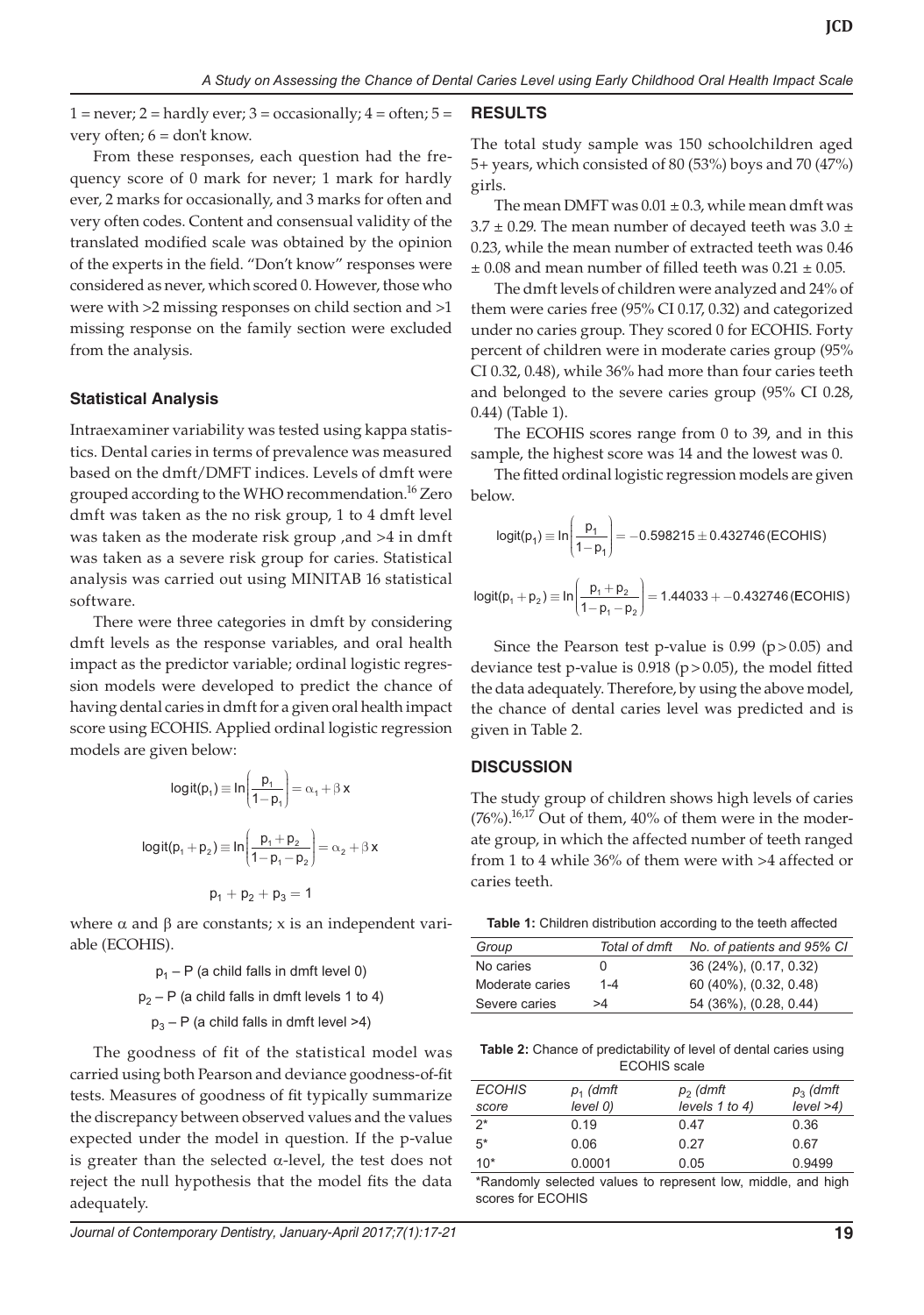Although the National Oral Health Survey (NOHS) reported that the 1983/84, 1994/95, and 2002/2003 surveys showed an overall declination in prevalence of dental caries in all age groups (6, 12, and 35–44 years), our results show a high prevalence of dental caries (76%) among 5-year-old children.<sup>18,19</sup> The NOHS<sup>19</sup> further reported that prevalence of dental caries in the 5-year-old group was 65.31%, with regional variations, such as 74.2% in Galle (southern province), 67.5% in Kandy (central province), and 77.5% in Kalutara (western province).

Since Pearson test p-value was 0.99 (p>0.05) and deviance test p-value was 0.918 (p>0.05), this indicates that the null hypothesis is not rejected as the model fitted the data adequately. Therefore, it confirms that the fitted model is significant. Hence, this model could be used to predict the probability to be in a group which was designed based on the number of teeth with dental caries, using the score of ECOHIS. For example, when a given score of ECOHIS is increased, it reflects the number of cavities present/ number of teeth affected in a child's mouth. Further, a child who scored 2 for ECOHIS would have a 36% chance to be in the severe caries group and a child who scores 10 would have a 94.99% chance to be in the severe caries group. Therefore, ECOHIS score can be considered as a reliable indicator to predict the chance of having levels of dental caries in a child aged 5+ years.

There are a number of research papers published on prediction instruments using caries risk assessment which were done with different statistical methods like generalized linear or logistic regression analysis to support the final explanatory model for caries presence and an odds ratio to quantify the relative occurrence or absence of caries over time.13-15 However, most of these caries prediction attempts are not noninvasive but minimally invasive and individual level studies.<sup>13,20</sup> The caries prediction model that was generated from our preliminary study is a totally noninvasive population level study as reported by others.<sup>14,15</sup> Further, several recent reviews<sup>13,21</sup> have highlighted the importance of having minimally invasive dentistry caries management strategies that should be incorporated to estimate caries activity at each visit. These reviews<sup>13,21,22</sup> have also highlighted the current lack of such methods validated for reliable and precise estimation of caries activity. In fact, the model we used to assess the chance of level of caries can be used at the individual level as well as population level to assist dental professionals in implementing effective treatment and preventive strategies, in order to reduce the prevalence of dental caries in Sri Lanka. Since this is a preliminary study, further studies are needed to ensure the reliability and reproducibility of this model to assess the chance of level of caries using ECOHIS in the same population and others.

# **CONCLUSION**

This study shows that there is a significant relationship between ECOHIS score and the status of caries level of a child. Early childhood oral health impact scale can be used as a reliable indicator to assess the probability of having dental caries in a child at an age of 5+ years. This shows that answering 13 questions by either caregivers or the parents can assess the level of dental caries of a child aged 5+ years.

# **ACKNOWLEDGMENT**

Authors acknowledge the parents and children who participated in the study.

## **REFERENCES**

- 1. Petersen PE. The World Oral Health Report 2003: continuous improvement of oral health in the 21st century: the approach of the WHO Global Oral Health Programme. Community Dent Oral Epidemiol 2003 Dec;31 (Suppl 1):313-324.
- 2. Pahel BT, Rozier RG, Slade GD. Parental perceptions of children's oral health. The Early Childhood Oral Health Impact Scale (ECOHIS). Health Qual Life Outcomes 2007 Jan;5:6.
- 3. Kawashita Y, Kitamura M, Saito T. Early childhood caries. Int J Dent 2011;725320
- 4. Gomes MC, Pinto-Sarmento TC, Costa EM, Martins CC, Granville-Garcia AF, Paiva SM. Impact of oral health conditions on the quality of life of preschool children and their families: a cross-sectional study. Health Qual Life Outcomes 2014 Apr;12(1):55.
- 5. Sheiham A. Dental caries affects body weight, growth, and quality of life in pre-school children. Br Dent J 2006 Nov;201(10):625-626.
- 6. World Health Organization. Basic principles of clinical oral health surveys: Dentition status: Oral Health Surveys, Basics Methods. 4th ed. WHO; 1997.
- 7. Ekanayake L, Perera I. Validation of a Sinhalese translation of the Oral Health Impact Profile-14 for use with older adults. Gerodontology 2003 Dec;20(2):95-99.
- 8. Nanayakkara V, Renzaho A, Oldenburg B, Ekanayake L. Ethnic and socioeconomic disparities in oral health outcomes and quality of life among Sri Lankan preschoolers: a crosssectional study. Int J Equity Health 2013 Nov 14;12:89.
- 9. Peker K, Uysal Ö, Bermek G. Cross-cultural adaptation and preliminary validation of the Turkish version of the early childhood oral health impact scale among 5-6-year-old children. Health Qual Life Outcomes 2011 Dec 22;9(1):118.
- 10. Shashikiran ND, Reddy SV, Yavagal CM. Conscious sedation – an artist's science! An Indian experience with midazolam. J Indian Soc Pedod Prev Dent 2006 Mar;24(1):7-14.
- 11. Wandera A, Bhakta S, Barker T. Caries prediction and indicators using a pediatric risk assessment teaching tool. ASDC J Dent Child 2000;67(6):408-412, 375.
- 12. Tagliaferro EP, Ambrosano GM, Meneghim Mde C, Pereira AC. Risk indicators and risk predictors of dental caries in schoolchildren. J Appl Oral Sci 2008 Dec;16(6):408-413.
- 13. Hallett KB. The application of caries risk assessment in minimum intervention dentistry. Aust Dent J 2013 Jun;58(1): 26-34.